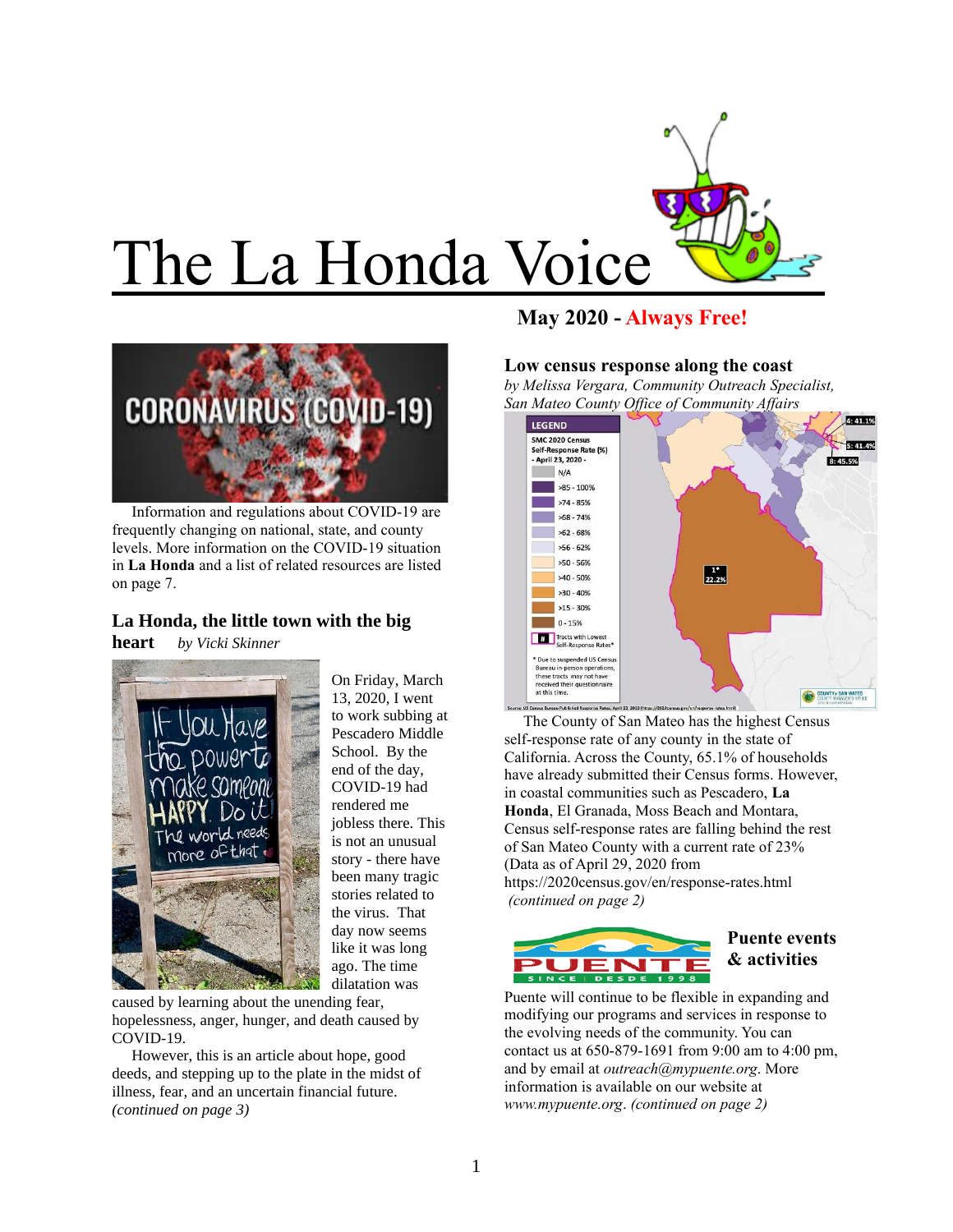

## **Puente events & activities**

*(continued from page 1)* Our current programs and services include: - Food distribution at our Pescadero office each

Thursday at noon

- Financial Assistance for community members whose incomes have been affected by the pandemic

- Financial assistance for households and individuals whose citizenship status makes them otherwise ineligible for federal relief payments.

- Masks are available for local residents of **La Honda**, San Gregorio, Pescadero and Loma Mar - Delivery of food and medications for people over 55 without other support.

- Appointments are available for online safety net service consultations and behavioral health counseling.



 Facing some tough weeks ahead, Puente is currently meeting with staff, partners and youth to adjust its summer youth program to continue to provide valuable work and learning experiences to participating youth, while still meeting our public health and safety goals.

 As families, schools, and businesses are being affected by the Coronavirus, nonprofits like Puente will be deeply affected as well. We know that youth and their families on the South Coast need our support.

Help us reach the campaign goal by supporting our most urgent needs:

- Funds for Puente's Youth Program
- Fund for scholarships for Pescadero High School students graduating in June
- Puente's COVID-19 Relief Fund
- General Operation support

Your donation to the Coastside Gives campaign will be matched dollar-for-dollar up to \$55,000, doubling your support to help Puente move its mission forward.

Please consider supporting local nonprofits in these challenging times through Coastside Gives at *[https://www.coastsidegives.org/puente.](https://www.coastsidegives.org/puente)*

#### **Puente is seeking a licensed marriage and family therapist or marriage and family intern**



Under the supervision of a Licensed Marriage and Family Therapist or appropriately Licensed Psychologist or Social Worker, the Marriage and Family Therapist or Intern provides

therapy services to members of the Puente service region including students in the La Honda-Pescadero Unified School District.

 Puente offers a competitive salary and benefits package. Please e-mail cover letter, resume, and three references to Lisa Mateja, Human Resources and Admin Coordinator at *[lmateja@mypuente.org](mailto:lmateja@mypuente.org)*. For more information please visit our website at *<https://mypuente.org/career-opportunities/>*

#### **Low census response along the coast** *(continued from page 1)*

 The disparity in Census response rates is harmful to coastal communities. The government uses Census data for decision making about allocating resources, and an accurate count is necessary to ensure that each community receives its fair share. We need everyone on the coast to respond to the 2020 Census so money and services can be allocated equitably. This means money to health clinics, schools, affordable housing and more.

 The County has partnered with organizations who have been working on census outreach along the coast. Given the serious public safety concerns raised by the COVID-19 virus, many census partners had to change their plans. The County has quickly shifted outreach strategies to continue supporting census efforts with the health and safety of our community in mind. That said, we need YOUR HELP in motivating residents along the coast to respond to the 2020 Census!

- Encourage friends and neighbors to respond: We can't change anything if we're not counted! - Promote Census participation on social media, for ideas follow us on Twitter and Instagram *@smc\_commaffairs*

- Pick up a lawn sign from our office (no contact deliveries by appointment available) and show your support

- Remember to take the Census and count everyone in your household

 Your work, family, health, and community are essential and depend on your voice, so please stand up and be counted. The 2020 Census Questionnaire can be completed online at my2020census.gov in 13 different languages, or by calling (844) 330-2020 for English and (844) 468-2020 in Spanish. For any census related questions, you can contact us at *smc\_census@smcgov.org* or visit *smccensus.org*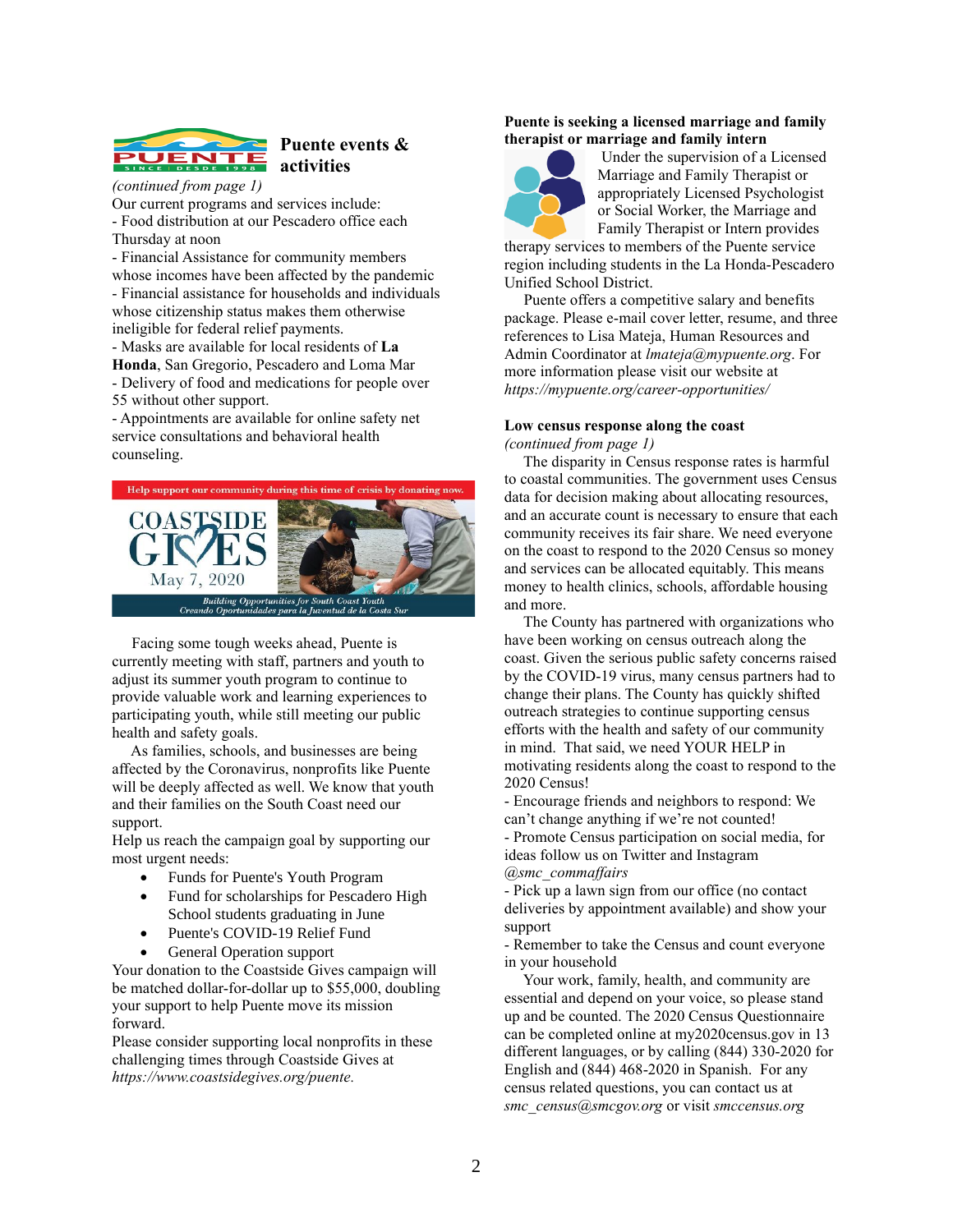## **A woman shot and killed by deputies in Half Moon Bay**

*(excerpt fro[m https://www.usnews.com/news/best](https://www.usnews.com/news/best-states/california/articles/2020-05-06/woman-shot-to-death-by-deputies-in-northern-california-ided)[states/california/articles/2020-05-06/woman-shot-to](https://www.usnews.com/news/best-states/california/articles/2020-05-06/woman-shot-to-death-by-deputies-in-northern-california-ided)[death-by-deputies-in-northern-california-ided](https://www.usnews.com/news/best-states/california/articles/2020-05-06/woman-shot-to-death-by-deputies-in-northern-california-ided) )*



"A woman shot and killed by deputies in Half Moon Bay after she allegedly fired a shotgun at them has been identified, officials said Wednesday [5/6/2020].

 The San Mateo County Coroner's Office identified the woman as Sandra Lee Harmon, 56, of Half Moon Bay, the Mercury News reported.

 San Mateo County Sheriff's Office said deputies returned fire at Harmon after she fired a shotgun at them. The deputies were not injured.

 The deputies, who were not injured, were responding to a report of a woman carrying a firearm and alcohol, the office said…Harmon was taken to a hospital, where she died of her injuries, it said."

The **La Honda Voice** sometime uses excepts from other news sources. If an excerpt is of interest, it is important that you seek out and support the original source of the article. Links to these sources will always be provided.

Go to lahonda.com to download the Voice and copy/paste these links into browser.

## **La Honda Fair Postponed**



The La Honda Fair Committee and the La Honda Educational Foundation hopes this message finds you well and healthy. It is with much disappointment that we will be postponing the **La Honda Music and Arts Fair** until August 1, 2 (tentatively). This is a super strange time all around and we sincerely hope that you and your loved ones are safe. If you have any questions, you can contact me (Kristen Lindstrom) at *[lahondafair@gmail.com](mailto:lahondafair@gmail.com)*.

## **La Honda Country Market Update**



From Dusty Boyd: "This upcoming month, we have ICE! There is a new ice merchandiser in the store that holds 90 bags of 10 lb ice; we are also working on getting some 20 lb bags. We also have a new cooler specific to craft beers in 6 packs, as well as a new sit-up

mahogany bar at the front window built by Christian.

 Lastly, we continue to offer "call-in" take-away baked pizza - any toppings on a 16" pizza for \$22. (I think the previous owner's price was higher for an only 12" pizza!).

 Juleea continues to work over 70 hours a week to ensure the community has supplies, so please everyone relax a bit on personal opinions, negative statements, etc. as hearing it over 100 times a day is extremely mentally exhausting and unfair to Juleea." The store's number is 650-747-9722

#### **La Honda, the little town with the big heart** *(continued from page 1)*



*Bob White's Dinos sporting masks: a sign of the times*

 First of all, I want to say that **La Honda** rocks for a SIP location. I can hike for miles (starting within 5 miles of here, I promise!) with my dog, greet fellow walkers, stand outside friends' homes keeping 6 feet apart, and even walk with other friends 6 feet apart. We howl at 8 pm and hear other voices echoing through the canyons in solidarity for the people who are putting themselves in danger to keep our society healthy and fed.

 We also try to support our local markets and restaurants (we only have a couple within 5 or so miles). We try to buy a take-out dinner at Alice's or Loma Mar Store on alternate Friday nights. The food is delicious and affordable. *(Continued on next page)*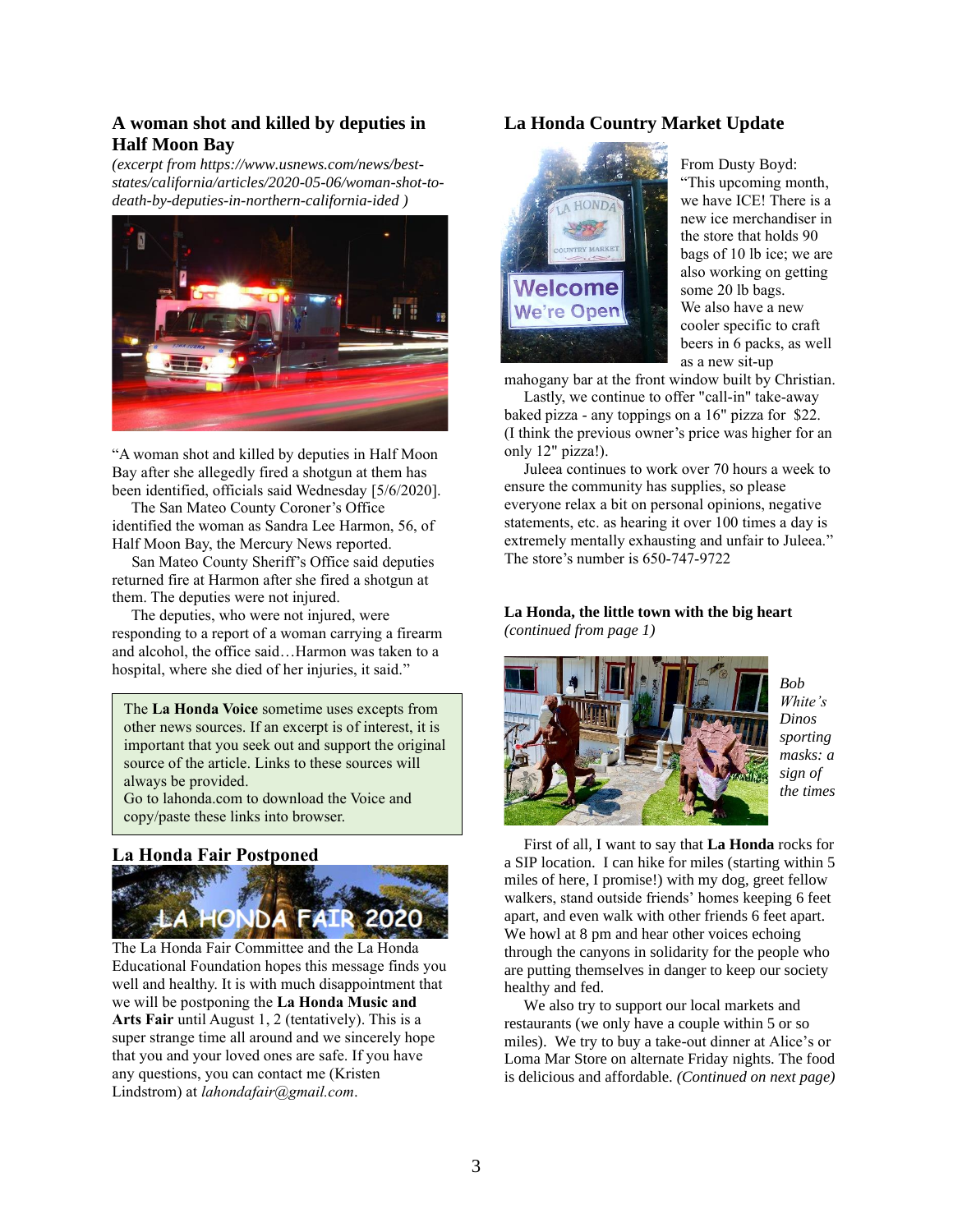You can call in to find out what's for dinner, and place, pay, and pick-up your order. In the Loma Mar Store (650) 879-0203, they only allow one patron at a time. At Alice's (650) 851-0303, they bring it out to you. The La Honda Country Market number is (650) 747-9722. A big shout out to those establishments for supporting the people who work for them and offering a viable alternate to cooking every night.



Please support them if you are financially able.

*Fred Rosenberg and Vicki Skinner wearing masks made by Mask-R-Aides*

In between other tasks in my "busy" COVID-19 life, I cut out masks for Mask-R-Aides.

Mask-R-Aides was started by realtor and long-time friend, Karin Bird, in response to the lack of protection our country is providing now to our nurses, doctors, hospital workers, caregivers, school lunch employees, grocery workers, delivery people, and others who are working to help us be safe. Karin said she texted friends on March 21st with the idea, "I knew from previous experience that **La Honda** is a step-up-to-the-plate community. Everyone I texted replied with an overwhelming YES! So I ordered the material and then we waited…. March 26 was the day I got the elastic and material."



*Karin Bird, the force behind Mask-R-Aides*

 Mask-R-Aides has cutters and stitchers (they're on sewing machines, but to describe them as sewers seems undignified). Karin Bird,

Deborah Rosas, Vanessa Ramirez, Karen Christian and Caroline Olsen are our main stitchers. Vicki Skinner, Cindy Crowe-Urgo, Zoe Harrington, and Trudy Schoneman are the cutters. Maile Springer cuts and sews many herself including some for Mask-R-Aides.

 In compliance with social distancing regulations, Karin drops off material in plastic bags with a pattern and any directions needed. The cutters return it or Karin picks it up. Then she compiles a stitcher's packet with cut pieces, elastic, and instructions to the stichers to complete the process.

 Karin says, "I heard through the grapevine that people were dropping off masks at hospitals and the hospitals were discarding them because they weren't what they needed. So, I found this web site *[maskmatchers.com](http://maskmatchers.com/)* that matches our masks to

facilities that request them. We started out with 3 mask patterns, but eliminated one that was too time consuming in these days of urgency for protective gear. We had our first order of 75 masks go to Kaiser Marietta who had 1000 COVID-19 cases and 26 deaths at the time of the April  $13<sup>th</sup>$  delivery, just a month into the SIP. We also supply Puente, the VA in Palo Alto, and are getting ready to ship at least 85 to our next match - that totals approximately 225 masks so far."

 Heather Miller, another La Honda resident who works for Stanford Theater, received a grant and puts together kits for making masks. The reach of her masks are nationwide. If people are interested, she has ten more kits left which the grant will pay for; she is now looking for stitchers. She can be contacted at *[heathermiller@stanford.edu](mailto:heathermiller@stanford.edu)*.

 Many of us feel helpless in the face of the new reality of COVID-19 and its detrimental impact, both monetarily and health-wise. However, there are some positives emerging from this disaster. People all over the world, the country, and even in this beautiful little town of **La Honda**, in which we live, are making a difference.

 To join Mask-R-Aides, please get in touch with Karin Bird at *[karin@BirdHayes.com](mailto:karin@BirdHayes.com)*. Stitchers, along with donations of fabric and elastic, are needed. (Karin has been buying all of the materials herself). You can even donate clean old sheets as they can work as linings for the masks.

## **Little Ventura library update**

#### *by Vicki Skinner*

I have been so pleased with my little library's existence since 2018, located at the base of Ventura Ave. La Hondians have used it exactly as it was intended: to find interesting reads or pass on good books to others. The little library includes books for all ages. During this pandemic, when our regular libraries are closed, SIP rules are being followed, and we have plenty of time on our hands to read, I feel its existence is more important than ever. I have stocked



the little library with disinfectant wipes and hand sanitizer. Please wipe down books with disinfectant wipes being donating them. Also, please use the sanitizer before handling books and on the

lock afterwards.

 Keep those books coming. Thanks, La Honda! The little Ventura library will be closed for one day this week or next (last in April/first in May) for a little upkeep of caulking and painting. Thank you, Fred Rosenberg, husband extraordinaire, for making and maintaining the library!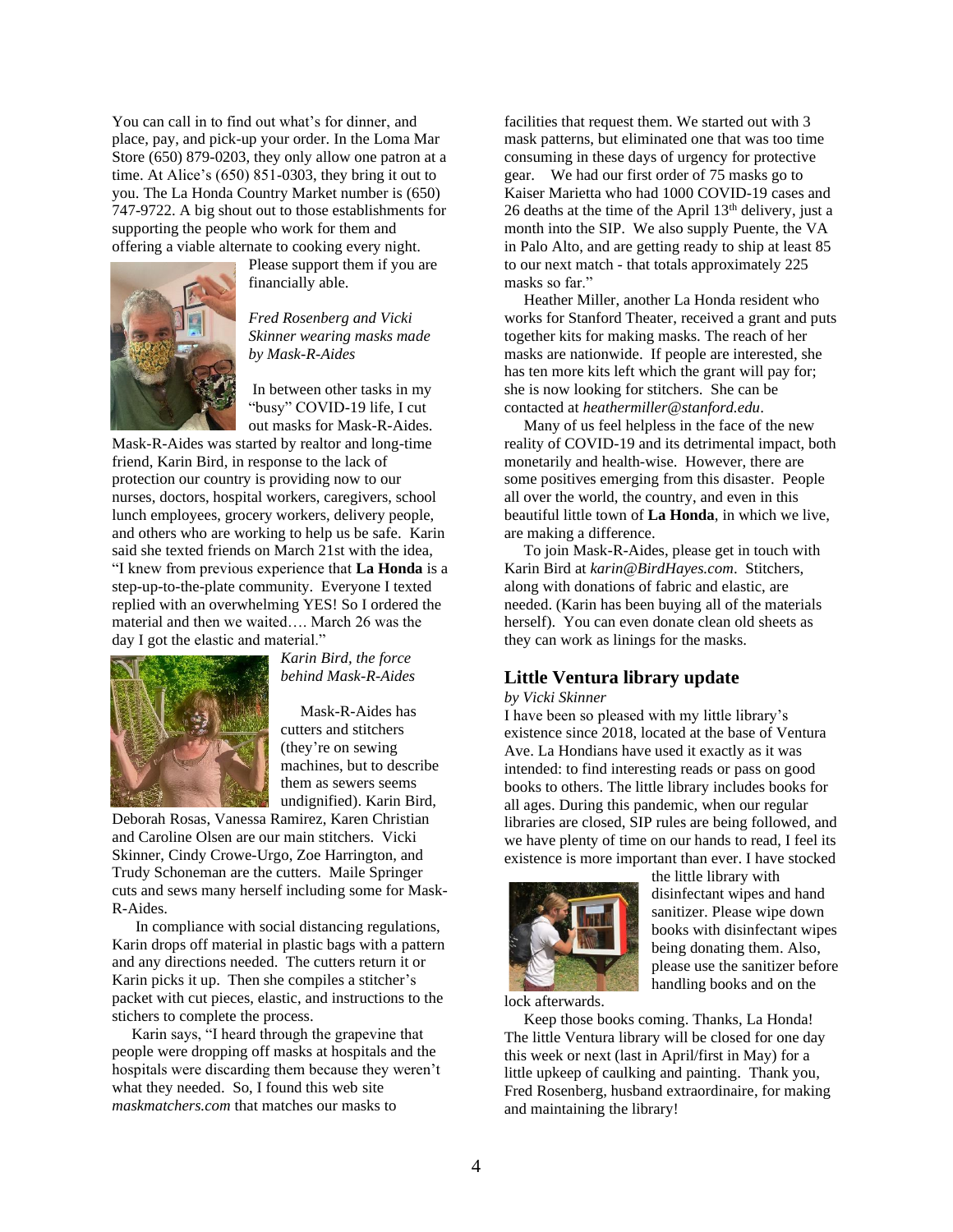## **SIP Inspires the "At Home in La Honda Cookbook"**



Tim Nelson posted **a La Honda** cookbook online on the Google message board with an invitation for locals to add and edit. So far it has

about 10 recipes, including one unusual addition for baked raccoon. (The recipe appears to be genuine, including a link to a video for how to remove the raccoon's lymph glands before cooking). Although, I'm not sure about the utility or legality of that recipe, check it out at:

*[https://groups.google.com/forum/#!searchin/lahonda](https://groups.google.com/forum/#!searchin/lahondadigest/cookbook%7Csort:date/lahondadigest/KTf7czOGvvg/VHVB5581BQAJ) [digest/cookbook%7Csort:date/lahondadigest/KTf7cz](https://groups.google.com/forum/#!searchin/lahondadigest/cookbook%7Csort:date/lahondadigest/KTf7czOGvvg/VHVB5581BQAJ) [OGvvg/VHVB5581BQAJ](https://groups.google.com/forum/#!searchin/lahondadigest/cookbook%7Csort:date/lahondadigest/KTf7czOGvvg/VHVB5581BQAJ)*

#### **Gardening in La Honda?**



for native plants by categories like low water usage, bank stabilization, and ones that can host butterflies. For **La Honda** plants, go to: [https://calscape.org/loc-](https://calscape.org/loc-37.3190,-122.2742(La%20Honda)/?&poploc=1)[37.3190,-122.2742\(La%20Honda\)/?&poploc=1](https://calscape.org/loc-37.3190,-122.2742(La%20Honda)/?&poploc=1)

## **COVID-19 and our Local Real Estate Market**

*by The BirdHayes Team (submitted by Karin Bird)*

 As you probably guessed, the current shelter in place order is affecting our local real estate market, as well as the market pretty much everywhere. This can be seen through the extreme lack of inventory and sales. We attribute this in part to financial hardship from job loss and the crashing stock market, as this often the source of down payments. All this, coupled with uncertainty as to how this will pan out, is

leading buyers to hold off, waiting to see what will happen.

 As of May 1st, in the entire Skyline, **La Honda**, San Gregorio and Pescadero areas, there are 23 listings on the market and only 2 of those are pending sales. One went in escrow before the shelter in place and one after. In the 94020 zip code, during the time period April 1st through April 29th, the amount of active listing are down 40%. We don't really have a handle on how prices are being affected because of the lack of sales data.

 A recent report generated by the California Association of Realtors shows that one in four agents has had a transaction fall out of escrow due to Coronavirus, and 9 out of 10 buyers expect prices to be more negotiable.



Another big real estate factor is how the shelter in place order affects the marketing of homes. There are currently strict guidelines that must be

followed: "If the sale is essential at this time, the County ordinance allows REALTORS® to perform services outside of their residence in a limited capacity.

 No open homes are permissible under any circumstances. Showings of homes must be virtual. Only if it is not possible to show a home virtually, may a showing of a vacant home take place, by appointment, and the number of people in a home may not exceed a maximum of 2 visitors from the same household. No showings of any occupied homes may take place, even if the occupants leave the home for the day. At any showing of a vacant house, social distancing protocol must be in place and a [form](https://www.smcgov.org/sites/smcgov.org/files/Social%20Distancing%20Protocol%20ENGLISH_fillable.pdf) must be completed and posted at the showing.

 While there are huge hurdles to jump, if someone needs to sell their home, it can be done. One thing we had noticed prior to this event is that more people living in the Bay Area are looking for a quieter lifestyle and a bit of land. We sold 3 remote properties in the 2 months leading up to the shelterin-place, and the buyers basically wanted to get farther away from the rat race. We would expect that trend to continue and even increase coming out of this.

 The situation is fluid, if you would like the latest information please feel free to give us a call 650-851- 8100.

Contact Bob Dougherty at *[voice@lahonda.com](mailto:voice@lahonda.com)* for content questions and Lisa Mateja of Puente at *[LMateja@mypuente.org](mailto:LMateja@mypuente.org)* for advertising **…and a big thanks to Puente for printing the La Honda Voice!**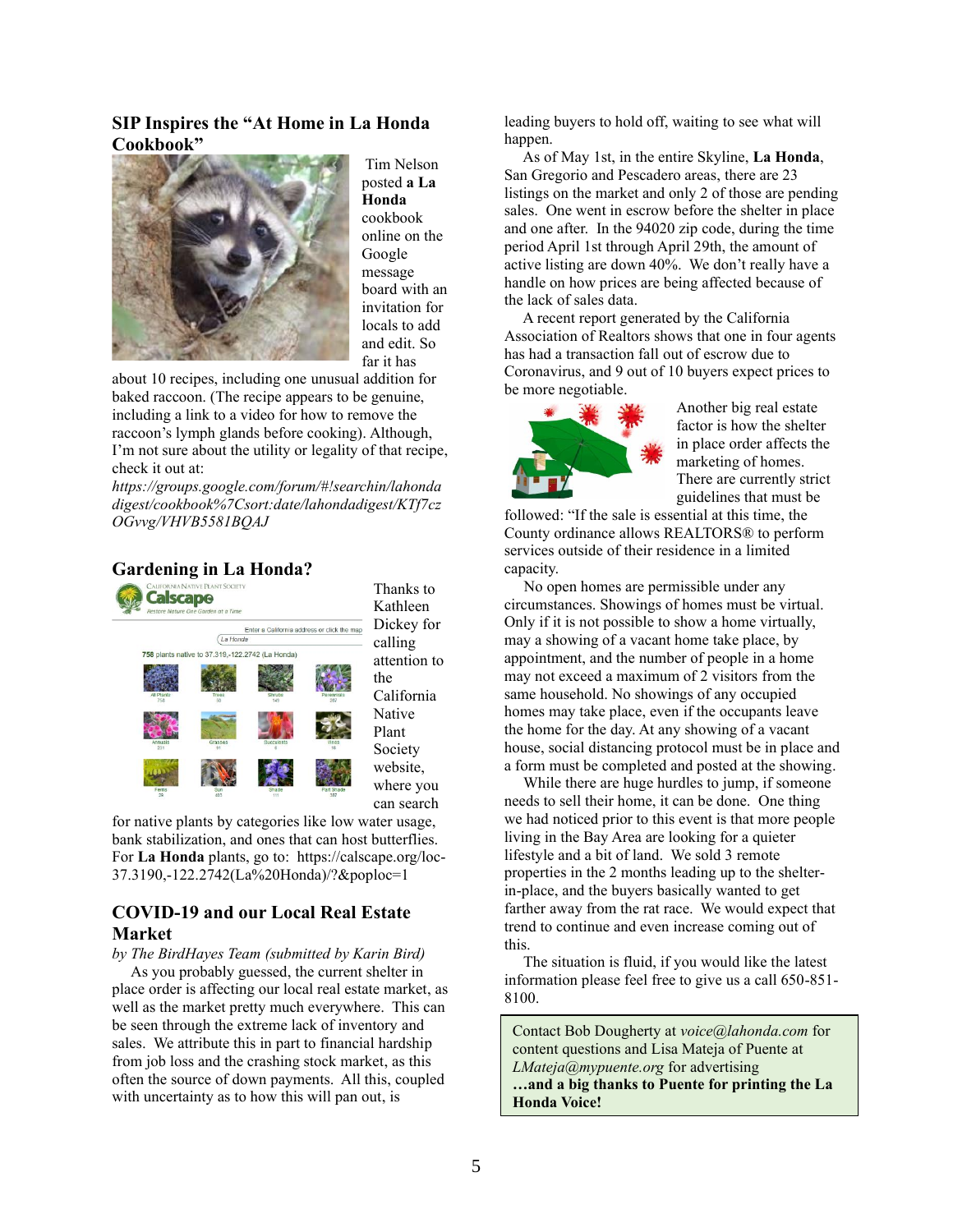#### **La Honda on my Mind**

*by Christine Page*

 As I sip coffee in bed this morning, my Sunday blurs into any other Coronavirus day. Asheville, North Carolina is geographically far from La Honda, but close in natural beauty and spirit. A green canopy of mountain laurel adorns my Grove Park home. A creek resounds with life, flowing steadily westward outside my window. Norm always said, "Be Here Now!" and for the most part I am. This virus and recent "stay at home orders" have me more settled than ever, but like many Sundays, La Honda is on my mind.

 Effortlessly, I am transported to California. I am in my van driving past a fragrant grove of Eucalyptus. On Highway 92, there are fruit stands, plant nurseries, pony riding stables, and Christmas tree farms. I stop for gas in Half Moon Bay and then eventually turn left at the Pacific Ocean. The road opens to waving grasses and expansive views. I step firmly on the gas pedal as I ascend the hill, "To the Store, or not to the Store: that is the question." It is late morning and still too early for live music at the San Gregorio General Store, so I drive past the exit for Highway 84 and continue along the coast.



*Pacific Ocean on South Coast* 

 Just ahead lies the quaint little town of Pescadero. It is the perfect place to order a Bloody Mary on a Sunday morning. The front door is open and darkness welcomes me in. Duarte's Tavern is charming, just the way I remember. I brush past my favorite jukebox while reminiscing about foggy afternoons and Patsy Cline tunes. I take a seat at the center of the bar, respectfully avoiding the local's corner. Twenty years of memories, along with the Bloody Mary, flow through me. I can almost hear the laughter of friends, some long gone. The homemade artichoke soup looks and smells delicious, but today I am heading to the beach for a picnic. Sunlight pours into the window and illuminates the last cubes of ice in the bottom of my glass. I stab the pearl onion with my straw and I am off.

 Outside, brightness blinds me briefly. I walk to the old cemetery at the edge of town. Lichens cling to oak trees along the mostly dirt, once graveled road. I am reacquainted with gravestones of strangers. Little plastic flowers would seem odd and quirky anywhere else, but not here at Mount Hope Cemetery. I could stay all day, and I briefly consider it, but the sea air calls and I head back through town. I visit the Pescadero Country Store where I buy a fresh-made sandwich, macaroni salad and a soda before continuing south on Highway 1.



*The old cemetery at the edge of town*

 If there is a name to this place, I do not know, but it is my favorite picnic spot. From a dirt pullout, two familiar cypress trees guide the way and point to the Pacific Ocean. I walk with my little cooler and blanket about a half-mile to a shallow alcove. The beach is deserted except for a lone surfer in the distance. His wet suit, deep red, contrasts the foamy white breaks in the waves. I can hear the calls of sea lions in the distance. Sandpipers play hide and seek with the tide. Great hawks fly overhead. Now rejuvenated, it's time to go.

 The San Gregorio Store is a very special place where live music and sea air create a melodic tonic. Sunday is "locals" day. Pat, a patriarch of La Honda, is standing outside drinking a Miller High Life. He is tall and thin with a long white ponytail and beard. Carl sits in his motorcycle leathers on the windowsill. They recognize the van and wave. As always, I am greeted with a big hug, La Honda-style. Johannes smiles at me from behind the bar. "How was the surf today?" He responds, as usual, "Great!" David and the band are playing a jam that goes on and on. Some folks are dancing slowly to the music. Gary winks at me from behind his saxophone. I see a picture of Johnny glued onto the wooden coffin in the corner behind the band. A bird book distracts and I hold back the tears.

 Suddenly, my phone rings. Coffee spills on my pillow…

*(To be continued)*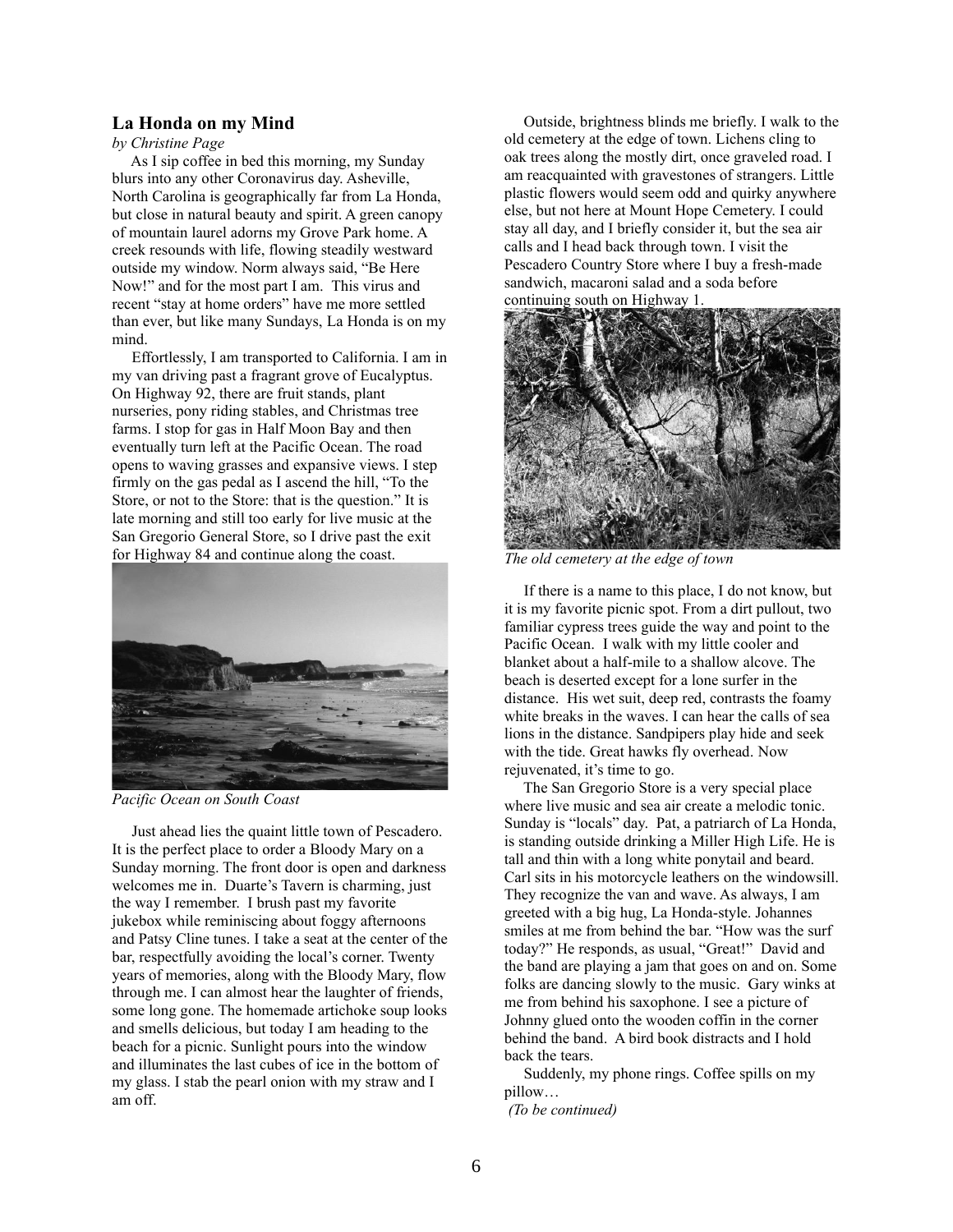# **COVID-19 Information and Resources**



#### *Information from"*

*[http://www.pescaderocouncil.org/south-coast](http://www.pescaderocouncil.org/south-coast-covid19-resources)[covid19-resources](http://www.pescaderocouncil.org/south-coast-covid19-resources) - unless specified*

## **Current Status, General**

- California-wide Shelter-in order until May 31st

**-** No Unnecessary Travel. No Gatherings

- Wear face coverings in public when you can't maintain your distance **(**or others are not!**)** Fines up to \$1000, 90 days in jail

- Call 211 for non-medical / non-emergency questions about corona virus.

# **County financial and food aid**

# Current **COVID-19 Response**

- Free Testing is available at the County Fair Grounds. You must go online and fill out a questionnaire and then make an appointment[.](https://www.projectbaseline.com/study/covid-19/)

[https://www.projectbaseline.com/study/covid-19/.](https://www.projectbaseline.com/study/covid-19/) Number for safe and free transportation: 650-779- 9375. Yes they will come to the South Coast!

- County [property taxes](https://tax.smcgov.org/) can be deferred to Monday, May 4th.

**-** All Businesses must display Social Distancing Protocol at or near your entrance**.** All employees must wear face coverings as of April 22nd.

- Updated price gouging executive order:

[https://www.gov.ca.gov/wp-](https://www.gov.ca.gov/wp-content/uploads/2020/04/4.3.20-EO-N-44-20-text.pdf)

[content/uploads/2020/04/4.3.20-EO-N-44-20-text.pdf](https://www.gov.ca.gov/wp-content/uploads/2020/04/4.3.20-EO-N-44-20-text.pdf) no more than 10% over February prices.



## **San Mateo County:**

Face Coverings: https://www.smcgov.org/covid19 face-covering and the full details: [https://cmo.smcgov.org/sites/cmo.smcgov.org/files/do](https://cmo.smcgov.org/sites/cmo.smcgov.org/files/documents/files/HO%20Order%20c19-8%20Face%20Covering%2020200417.pdf) [cuments/files/HO%20Order%20c19-](https://cmo.smcgov.org/sites/cmo.smcgov.org/files/documents/files/HO%20Order%20c19-8%20Face%20Covering%2020200417.pdf) [8%20Face%20Covering%2020200417.pdf](https://cmo.smcgov.org/sites/cmo.smcgov.org/files/documents/files/HO%20Order%20c19-8%20Face%20Covering%2020200417.pdf)

• Health Department: <https://www.smchealth.org/coronavirus>

- Mental Health and Substance Abuse services: 650- 595-9772 or 1-800-686-0101 <https://www.smchealth.org/bhrsservices>
- Relationship Abuse Services: http://www.corasupport.org/covid19/
- Health Equity initiatives: [https://w](https://www.smchealth.org/health-equity-initiatives)ww.smchealth.org/health-equity-initiatives
- Shelter-In-Place info: https://www.smcgov.org/shelter-place-faqs for related Legal questions call 650-363-4588 ( 8am-4pm)
- Small Business and Workers Advice[:](https://www.samceda.org/) [https://www.samceda.org](https://www.samceda.org/)
- Emergency Operations Center: <https://cmo.smcgov.org/eoc>
- o Price Gouging contacts: [https://da.smcgov.org/price](https://da.smcgov.org/price-gouging-covid-19)[gouging-covid-19](https://da.smcgov.org/price-gouging-covid-19) or call the District Attorney: 650- 363-4403

### **Local Help:**

**Puente de la Costa Sur is the San Mateo County core service agency for our area**. Puente is the clearing house for basic emergency needs for the South Coast: La Honda, Loma Mar, Pescadero, San Gregorio

- Puente 650-879-1691 outreach@mypuente.org (after 4pm - 650-868-0236 )
- o Puente COVID-19 Public Health Response Fund. Designed to support ALL local residents effected by changes to work hours, or laid off due to this virus disaster.

https://donatenow.networkforgood.org/puente?code= covid19

- **If you need support, don't hesitate to reach out** 650-879-1691 or outreach@mypuente.org We are here for you!
- o Financial Assistance for rent and utilities for those who qualify
- o Food distribution, weekly, starting Thursday, March 21st. 620 North Street, Pescadero. Everyone Welcome! Puente will load your car. This is in conjunction with Second Harvest of Silicon Valley. Contact Maricela Zavala, 650-262-4112 MZavala@mypuente.org
- o Assistance filling out the Census questionnaire.
- o Story time online! [Visit](http://www.facebook/Puentedelacostasur)  <http://www.facebook/Puentedelacostasur> to view or download videos *(continued on next page)*